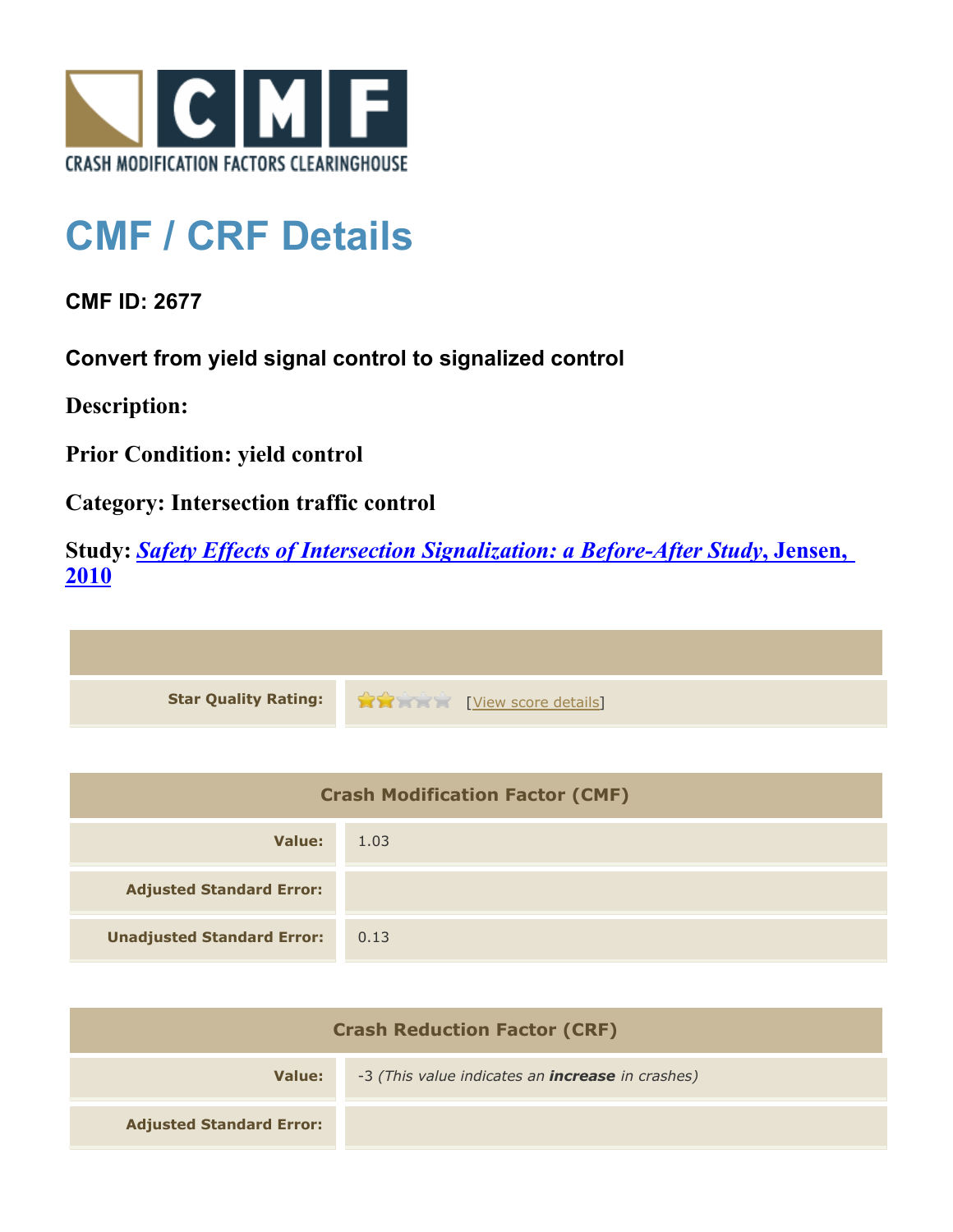| <b>Applicability</b>       |                 |
|----------------------------|-----------------|
| <b>Crash Type:</b>         | Vehicle/bicycle |
| <b>Crash Severity:</b>     | All             |
| <b>Roadway Types:</b>      |                 |
| <b>Number of Lanes:</b>    |                 |
| <b>Road Division Type:</b> |                 |
| <b>Speed Limit:</b>        |                 |
| <b>Area Type:</b>          | Urban           |
| <b>Traffic Volume:</b>     |                 |
| <b>Time of Day:</b>        | All             |

## *If countermeasure is intersection-based*

| <b>Intersection Type:</b>         | Roadway/roadway (not interchange related) |
|-----------------------------------|-------------------------------------------|
| <b>Intersection Geometry:</b>     | $3$ -leg                                  |
| <b>Traffic Control:</b>           | Signalized                                |
| <b>Major Road Traffic Volume:</b> |                                           |
| <b>Minor Road Traffic Volume:</b> |                                           |

| <b>Development Details</b>      |              |
|---------------------------------|--------------|
| <b>Date Range of Data Used:</b> | 1976 to 2004 |
| <b>Municipality:</b>            | Copenhagen   |
| State:                          |              |